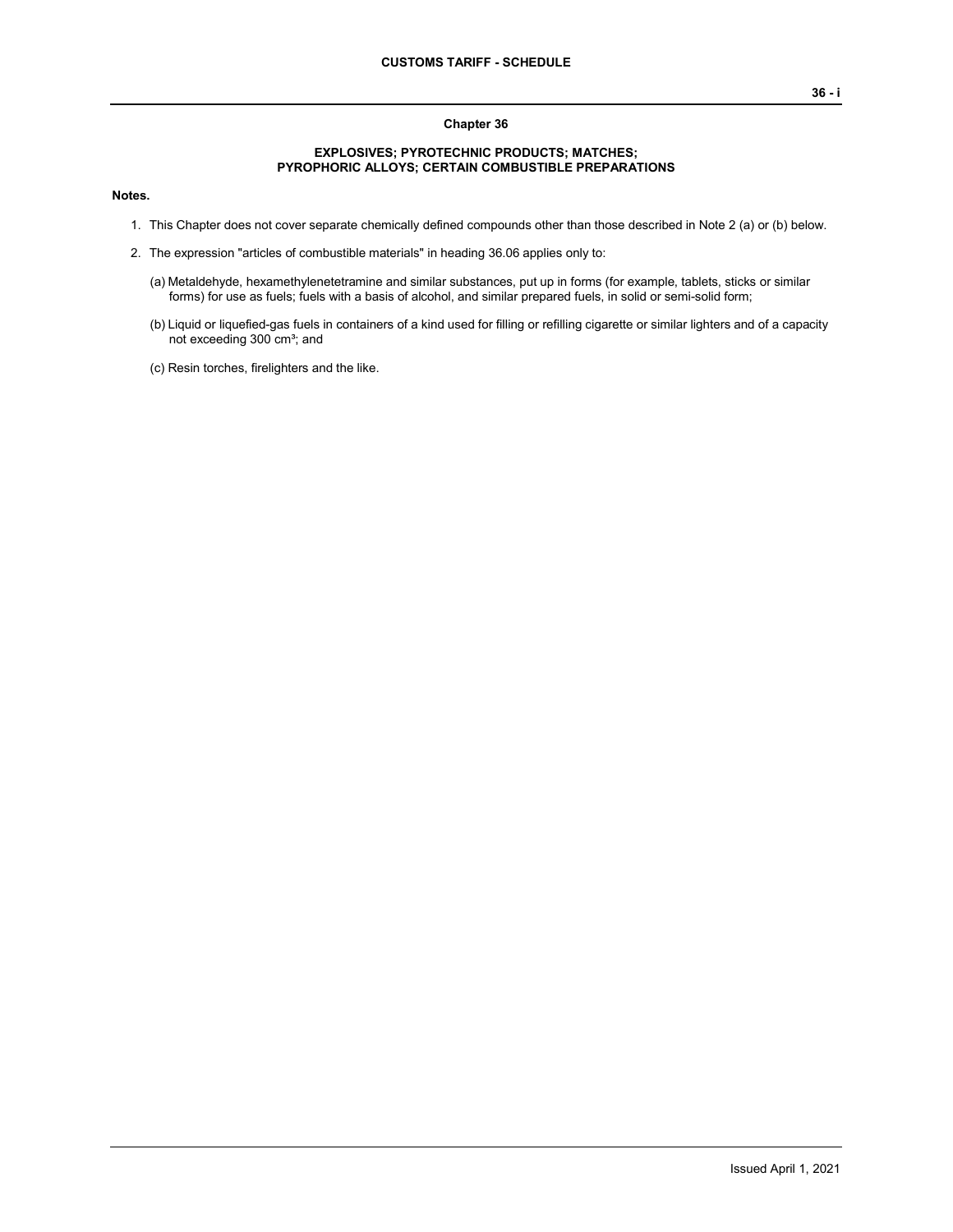## **CUSTOMS TARIFF - SCHEDULE**

| <b>Tariff</b><br>Item             | SS | <b>Description of Goods</b>                                                                      | Unit of<br>Meas.         | <b>MFN</b><br>Tariff | Applicable<br><b>Preferential Tariffs</b>                                                                                            |
|-----------------------------------|----|--------------------------------------------------------------------------------------------------|--------------------------|----------------------|--------------------------------------------------------------------------------------------------------------------------------------|
| 3601.00.00 00 Propellent powders. |    |                                                                                                  |                          | 6.5%                 | CCCT, LDCT, UST,<br>MXT, CIAT, CT, CRT,                                                                                              |
|                                   |    |                                                                                                  |                          |                      | IT, NT, SLT, PT, COLT,<br>JT, PAT, HNT, KRT,<br>CEUT, UAT, CPTPT,<br>UKT: Free<br>GPT: 3%                                            |
| 3602.00.00                        |    | Prepared explosives, other than propellent powders.                                              |                          | 6.5%                 | CCCT, LDCT, UST,<br>MXT, CIAT, CT, CRT,<br>IT, NT, SLT, PT, COLT,<br>JT, PAT, HNT, KRT,<br>CEUT, UAT, CPTPT,<br>UKT: Free<br>GPT: 3% |
|                                   |    | -----Explosives, put up in cartridges, sticks or other forms, suitable for<br>blasting:          |                          |                      |                                                                                                                                      |
|                                   |    |                                                                                                  | <b>KGM</b><br><b>KGM</b> |                      |                                                                                                                                      |
|                                   |    |                                                                                                  | KGM                      |                      |                                                                                                                                      |
| 3603.00.00                        |    | Safety fuses; detonating fuses; percussion or detonating caps; igniters;<br>electric detonators. |                          | 6.5%                 | CCCT, LDCT, UST,<br>MXT, CIAT, CT, CRT,<br>IT, NT, SLT, PT, COLT,<br>JT, PAT, HNT, KRT,<br>CEUT, UAT, CPTPT,<br>UKT: Free<br>GPT: 3% |
|                                   |    |                                                                                                  |                          |                      |                                                                                                                                      |
|                                   |    |                                                                                                  |                          |                      |                                                                                                                                      |
|                                   |    |                                                                                                  |                          |                      |                                                                                                                                      |
| 36.04                             |    | Fireworks, signalling flares, rain rockets, fog signals and other<br>pyrotechnic articles.       |                          |                      |                                                                                                                                      |
|                                   |    | 3604.10.00 00 - Fireworks                                                                        | KGM                      | 6.5%                 | CCCT, LDCT, GPT,<br>UST, MXT, CIAT, CT,<br>CRT, IT, NT, SLT, PT,<br>COLT, JT, PAT, HNT,<br>KRT, CEUT, UAT,<br>CPTPT, UKT: Free       |
| 3604.90.00 00 -Other              |    |                                                                                                  | <b>KGM</b>               | 6.5%                 | CCCT, LDCT, GPT,<br>UST, MXT, CIAT, CT,<br>CRT, IT, NT, SLT, PT,<br>COLT, JT, PAT, HNT,<br>KRT, CEUT, UAT,<br>CPTPT, UKT: Free       |